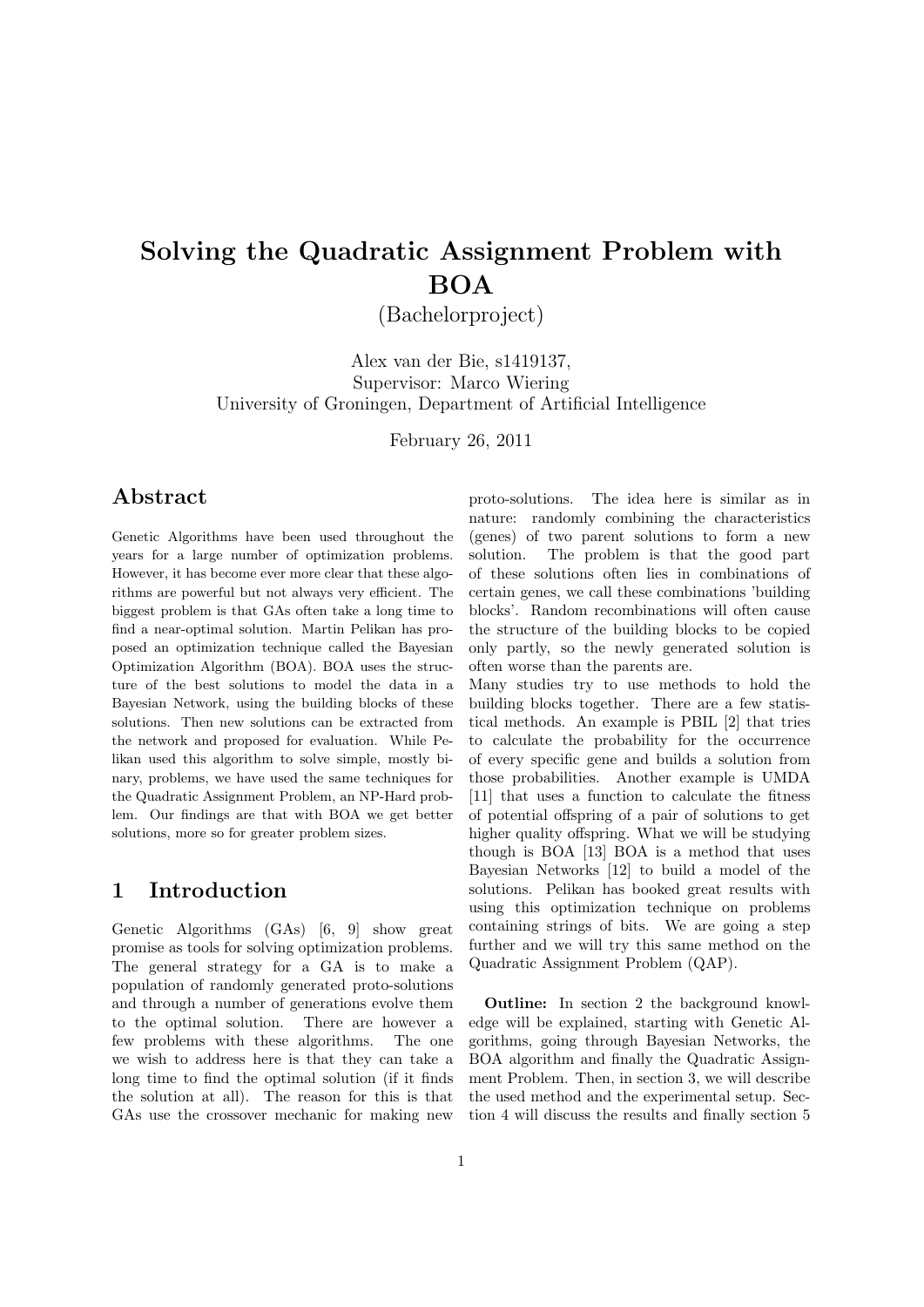gives the conclusion and a discussion.

## 2 Background

#### 2.1 Genetic Algorithms

The idea of Genetic Algorithms [5] is, as the name implies, derived from genetics. The next pseudo-code might illustrate its working:

Generate initial solutions do until solution found Sort solutions by fitness Delete the worst solutions Generate new solutions from kept ones with crossover and mutation to replace the deleted solutions end

In this way the typical 'survival of the fittest' idea is used to incrementally optimize a population of possible solutions. First a random population is created. With each iteration the worst solutions are replaced with newly generated solutions that are probably better than the ones that are replaced. Because of this the solutions should get better and better with each iteration and eventually reach an optimal solution.

The way this is most often done is with the methods of crossover and mutation. These methods work just like in normal genetics. Crossover means that two strands of DNA (from two parents) are combined into a new one. This means that some of the genes from two successful members of the species are copied and some combinations of these will be even more successful than one of the two individual parents. There are many methods to create a crossover operation [10]. A method that is most often used is to pick two crossover points and switch out everything between those points. Figure 1 might illustrate this operation.

This method is used often because it keeps the parts of the two solutions which might be the best for the newly created solution.

Mutation is the process in which some of the genes are copied ineffectually and are replaced by new,



Figure 1: A crossover example



Figure 2: A mutation example

unrelated ones. Figure 2 illustrates this.

Mutation does not always have positive effects (as we can easily see in nature, where harmful mutations occur frequently), but mutations have to occur in order to assure that new information is continuously added to the population.

There are also a number of selection mechanisms that can be used in GAs [7]. A method that is often used is tournament selection. In this method a random number of individuals is selected from the population. The best individual from this group is then selected to produce offspring.

Another method is ranking selection. The idea here is simple: sort the population from best to worst and choose individuals to reproduce and individuals to be replaced based on their individual ranks. The offspring from some of the best individuals will replace some of the worst individuals and the population will gradually improve.

#### 2.2 Bayesian Networks

A Bayesian Network [12] is a network of nodes connected by edges that represent a conditional probability. This can be used to build a probabilistic model of the data. The network has to be directed and acyclic.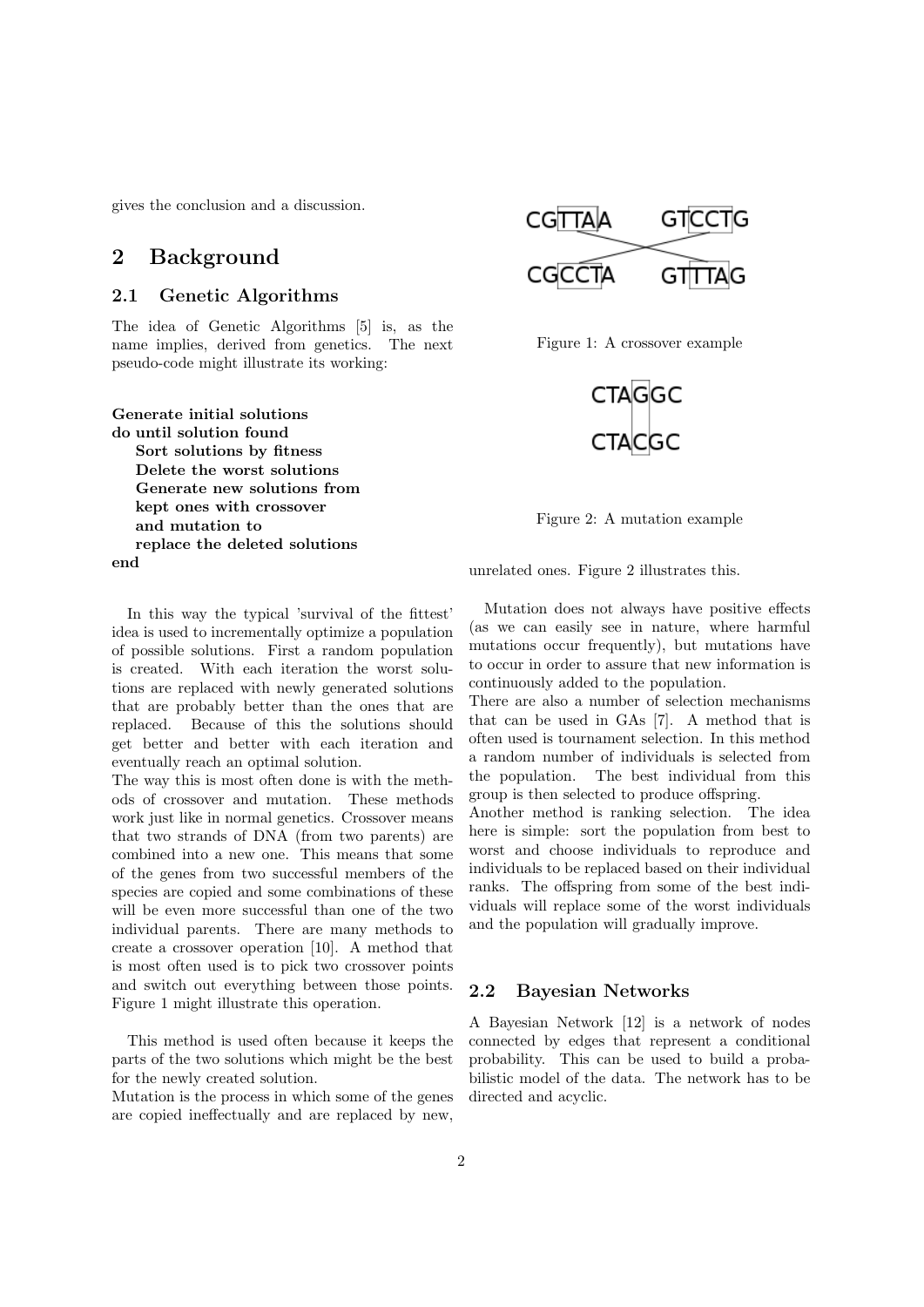

Figure 3: Example of a Bayesian Network

The above network in Figure 3 is a model of grass being wet. The rule is that the probability of any node is dependent upon its parent nodes. This means that the probability of the grass being wet is dependent upon the sprinklers working and/or any rain that might have fallen. The example is a very simple network, but it complicates a bit when you add the probabilities to the edges. The purpose of these kinds of networks is to infer information from the network with the following formula:

$$
p(X) = \prod_{i=0}^{n-1} p(X_i | p(X_i))
$$
 (1)

Where  $p(X_i)$  denotes the parent variable of  $x_i$ . In short this formula tells us: (1) that the probability of any node is dependent only on the probability of the parent nodes and (2) the probability of all nodes having particular values can be computed with it. This technique is useful in inferring any type of information from a Bayesian Network.

The difficulty of Bayesian Networks is in learning the structure of the Network from the data. Unfortunately this problem is itself a complex problem which has not been completely solved [8]. However, we do not have to find the optimal network. We only have to find a network that is sufficient for modeling our data. There are however a number of known methods for obtaining a network from the data. We look at two, that have been proposed by Wu and Shapiro [16]. The first method is Greedy Search. In this method, for every pair of nodes it is calculated which edge addition would improve the network the most. The edge is added to the network and edges are added in this same way until no more additions can be found that improve the network or certain stop criteria are met. A second method is to just pick two nodes at random and check if the network would improve if a connection were to be added between these nodes. If this is the case, add the connection and keep adding in this way until the network does not improve for a set number of attempts or certain stop criteria are met.

Both these methods rely on obtaining a good score for the quality of the network. There are a number of good methods for obtaining a score but we will not go too far into that here. Since our goal is to obtain a network that is a good model for the population it is sufficient to add any edge that represents data that is also in the population. Therefore scoring the network might be as simple as just counting the occurrences of a connection in the population and comparing it to the score of the previous network.

This is just a small sample from all the possible methods for building a network from the data. An optimal method has not been found yet, but we can work with any method that leads to a sufficiently optimized network from the data.

## 2.3 The Bayesian Optimization Algorithm

The Bayesian Optimization Algorithm (BOA) is based on normal GAs. The only significant difference is that it uses a Bayesian Network instead of the techniques of crossover and mutation to obtain the next generation. The crossover method has the problem that building blocks are often ripped apart as a result of the operation, leaving the next generation with a genome that is often worse than either of its parents. Therefore we use a different method for obtaining next generations. This method is to build a model of the data using a Bayesian Network. This is done by trying to find common structures in the genome of the best solutions. As nodes for the network, we choose the specific value of a particular gene and connect it to other values for other genes to try and obtain a structure that works well. We now have a network in which the paths can be seen as possible solutions from the data. Now, following a path through this network will give us a possible solution that shares features with the best solutions in the population.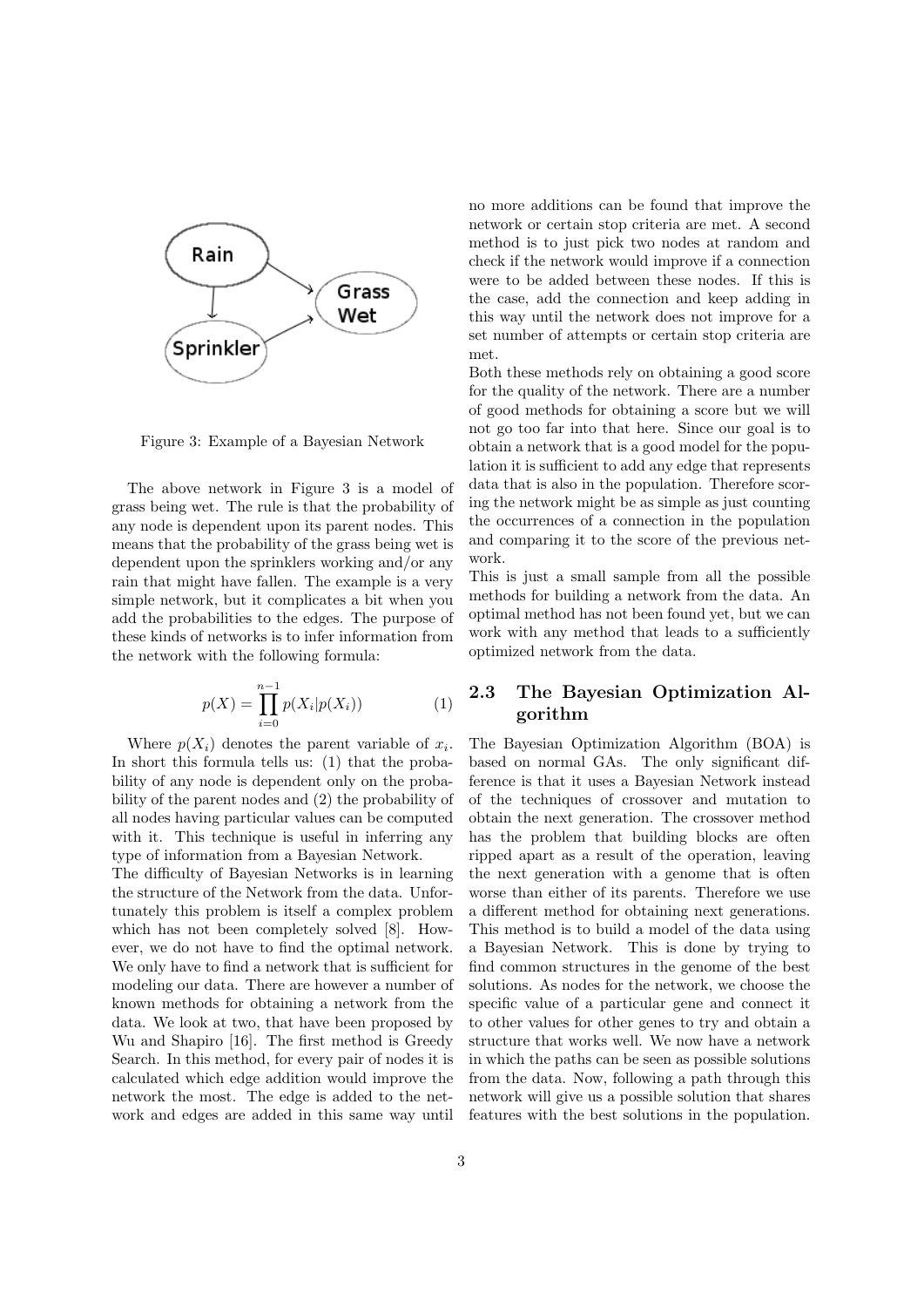This is exactly what we were striving for in the first place. These new solutions can be inserted into the population as a new generation, building a new population for our evolutionary algorithm without ever having to use crossover operations.

Martin Pelikan used this method on linearly separable problems [14]. This seems unneccesarily restrictive though. BOA should be an important technique for any optimization problem. It would therefore be interesting to use BOA on harder problems. We chose the class of NP-Hard problems specifically to test the limits of BOA. This is an area that GAs have had some success with and we believe BOA would be a good optimization method for these problems.

### 2.4 The Quadratic Assignment Problem

The Quadratic Assignment Problem (QAP) is an optimization problem. The formal definition of the problem is as follows: There are a set of  $n$  facilities and a set of  $n$  locations. For each pair of locations, a distance is specified and for each pair of facilities a weight or flow is specified (e.g., the amount of supplies transported between the two facilities). The problem is to assign all facilities to different locations with the goal of minimizing the sum of the distances multiplied by the corresponding flows. Or, more generally: given a flow matrix W of size  $n * n$  and a distance matrix D of size  $n*n$ , find an assignment f so that:

$$
Cost(f) = \sum_{i,j \in P} w(i,j) * d(f(i), f(j))
$$

is minimal.

The problem is NP-Hard [3], which means that there is no known algorithm that can solve this problem in polynomial time. In fact, even a standard approach like local search has proven to be problematic [15]. Genetic Algorithms have been applied for this problem, with reasonable amounts of success [1]. We use a variant of the solution that has been proposed by Wu and Ji [17] in which they propose a GA with a new replacement strategy, as explained in section 3.

This is a general form of more specific problems like scheduling or manufacturing of microchips.



Figure 4: One crossover step

The principles of BOA and GAs however can be used in any problem, regardless of the specifics.

## 3 Methods & Setup

To solve the QAP with BOA we first need to have a fair comparison. To make sure this is the case we have two experimental setups. At first we will generate our own random problems. Each problem can be described with two  $n * n$  matrices. We fill these up with random numbers and feed them into both algorithms. This way there will always be a fair comparison between the two algorithms.

Secondly there is QAPlib [4], an online library of Quadratic Assignment Problems with real-world problems as well as computationally hard problems.

We will compare two separate algorithms. The first one is a regular GA using a crossover operation as described by Ahuja et al [1]. The crossover operation needs to take into account that after the operation every number can appear only once. The procedure of Ahuja et al is to select two parent solutions from the population and pick a number of crossover points. For each of the crossover points, replace the value at that point with the value of that point in the other parent. Now all we have to do is search in the solution for the other instance of the value we just inserted in the solution and replace it with the value we deleted. Figure 4 illustrates how one of these steps takes place. This procedure is then repeated for each crossover point.

When using this crossover method mutation is unneccesary as each number can only appear once in each solution. This would usually be accomplished by flipping the values of two positions. As explained above, the crossover operation already does this, so the mutation operation becomes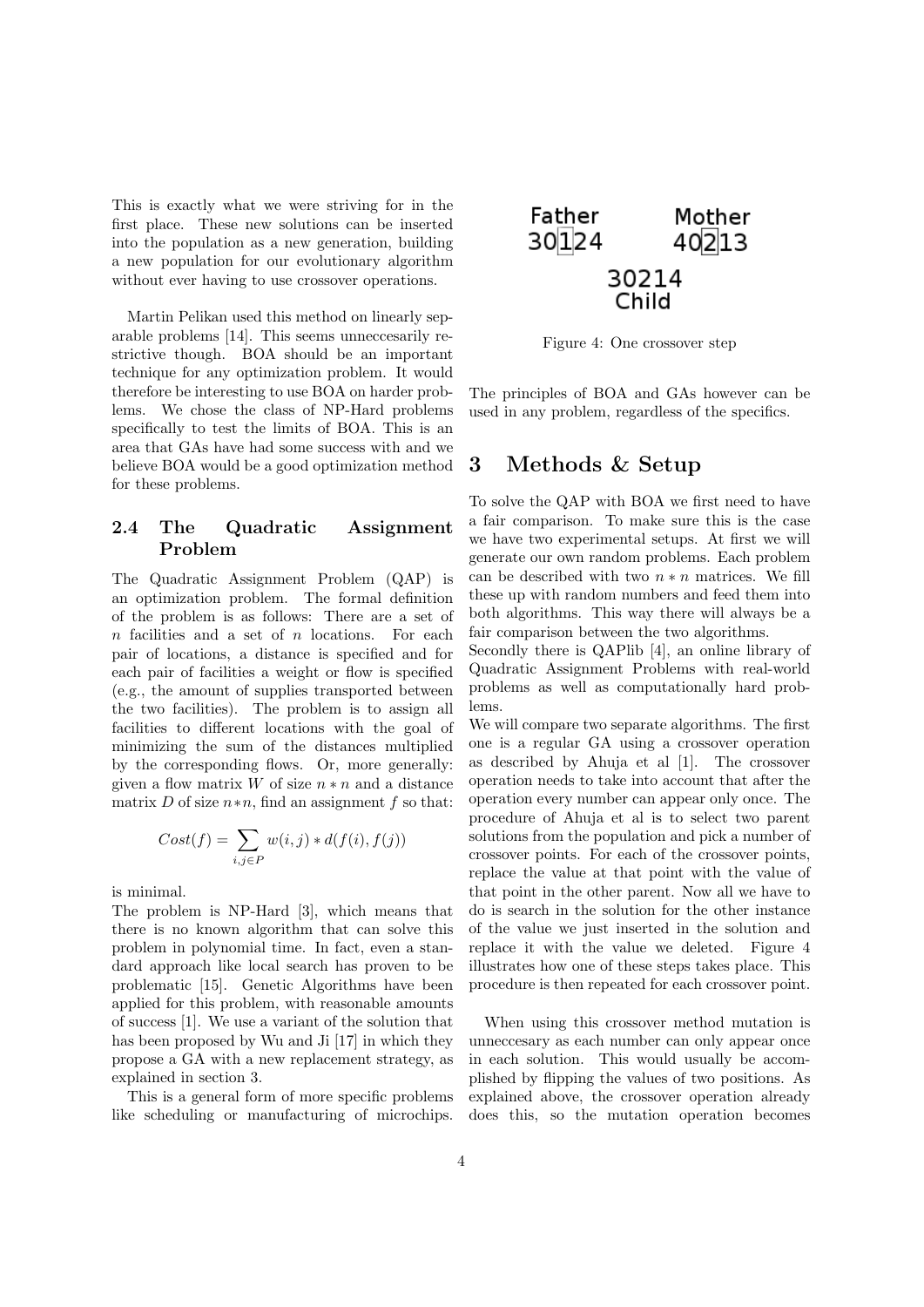| Problem Size | G A   | <b>BOA</b> |
|--------------|-------|------------|
| 30           | 15561 | 15031      |
| 35           | 21827 | 21121      |
| 40           | 29850 | 28906      |
| 45           | 36445 | 35519      |
| 50           | 46215 | 45647      |
| 55           | 56317 | 55761      |

Table 1: Performance on random problems

superfluous.

Next we explain the BOA algorithm. BOA is similar to the GA but instead of using crossover we build a Bayesian Network from the best solutions in the population. When building the network, for each position a number could take, we make a node for that position. This way, the network has  $n^2$  nodes by default. We initially build just the nodes and create all connections from there. Our method for making these connections is based on the stochastic search method of Wu and Shapiro [16]. The strategy is to pick two nodes at random and make a connection between these two nodes. After this we test the network and see if the addition has improved the network. If the network has not improved, remove the connection. Repeat this until the network does not change.

When the network is finished it is simply a question of following a path through the network to obtain a possible solution for the problem. The probability of any solution can be calculated by multiplying all the values of the connections between the nodes of that solution in the network. These solutions are fed into the population and the rest of the algorithm works similar as the GA.

## 4 Results

Table 1 shows our results for the experiment on the random problems. In these experiments we generated a random problem and presented it to both algorithms. A population size of  $5n$  was found to be sufficient. Both algorithms are made to run for 30000 generations and offspring percentages are set to 50

Table 2 shows a run of a few of the QAPlib problems. It is clear that BOA outperforms the GA in all instances of the problems.

| Problem | GA.     | <b>BOA</b> | Optimal |
|---------|---------|------------|---------|
| Bur26a  | 5446751 | 5426670    | 5426670 |
| Nug25   | 4204    | 4120       | 3744    |
| Rou12   | 249574  | 235528     | 235528  |

Table 2: Performance on QAPlib problems



Figure 5: Learning curves for the algorithms

Finally Figure 5 shows the leaning curves for GA and BOA. It can be seen that the GA is intially a bit faster but quickly stops improving because the population gets stuck on a particular solution. BOA keeps on improving until it surpasses the GA.

These results look very promising. BOA often finds the optimal solution, where GA does not. We have also found in smaller experiments that for smaller problems, where both algorithms find the optimal solution, BOA is generally faster to find the optimum.

## 5 Conclusions

We believe that we have demonstrated that even in NP-Hard problems, an evolutionary algorithm can be optimized with the Bayesian Optimization Algorithm in such a way that it produces results more efficiently. In both the random problems and the QAPlib problems BOA outperformed the regular GA. Not always by a large margin, but in these kinds of optimization problems relatively small fit